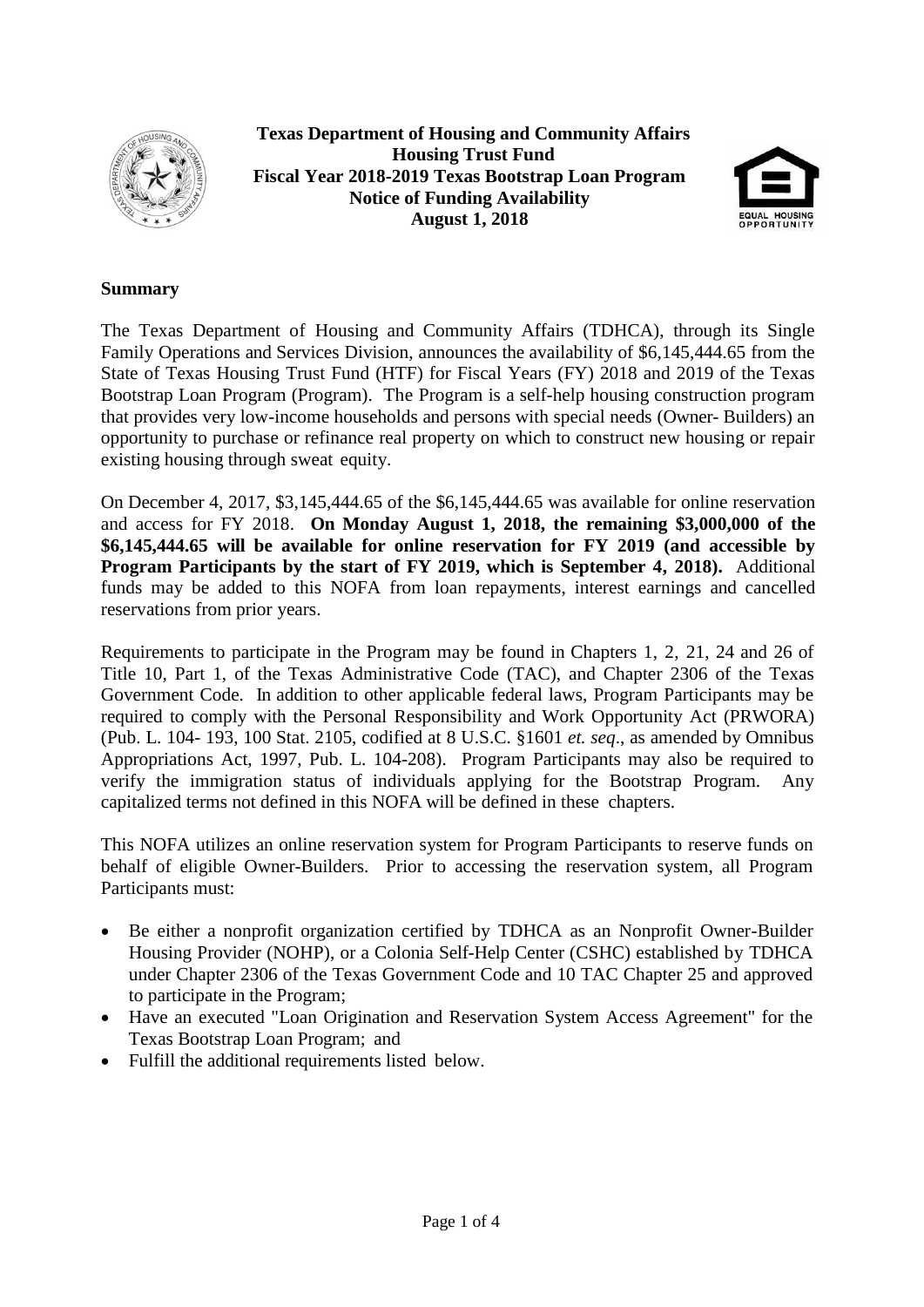# **Funding Guidelines**

Funds under this NOFA are not subject to the Regional Allocation Formula (RAF) since twothirds of the funds are allocated in accordance with Tex. Gov't Code §2306.753(d) and the remaini ng one-third of the funds is less than \$3,000,000 in accordance with Tex. Gov't Code §2306.111(d-1)(3).

The \$3,145,444.65 of FY 2018 funds was available for reservation on December 4, 2017:

- Two-third set-aside (\$2,098,011.59) for census tracts listed at <http://www.tdhca.state.tx.us/oci/bootstrap.jsp>
- Remaining one-third set-aside (\$1,047,433.06) available statewide

## **The \$3,000,000 of FY 2019 funds will be available for reservation on August 1, 2018, and will be accessible by Program Participants on September 4 , 2018, as follows:**

- Two-third set-aside (\$2,000,000) for census tracts listed at <http://www.tdhca.state.tx.us/oci/bootstrap.jsp>
- Remaining one-third set-aside (\$1,000,000) available statewide

Under Tex. Gov't Code §2306.754(a), the maximum Bootstrap loan per household is \$45,000.

The Owner-Builder may obtain supplemental funds from other sources. Rates and terms for all additional non-TDHCA resources must be fully documented in accordance with Program guidelines and the Texas Administrative Code at 10 TAC 24.9(l)(1).

After Program Participant completes each home and mortgage loan closing, TDHCA will disburse an administration fee to the NOHP/CSHC equal to 10% of the Bootstrap loan amount.

## **Reservation System Guidelines**

In order to reserve funding, Program Participants (certified NOHPs or CSHCs) must execute a Loan Origination and Reservation Access Agreement with TDHCA. Those with existing TDHCA Agreements must be in compliance with all performance benchmarks listed in their Agreement.

Program Participants shall market the Program in accordance to 10 TAC §20.9, complete application intake, and qualify Households for participation as Owner-Builders.

Program Participants reserve funds on a first-come, first-served basis and TDHCA processes the reservations in the order they are received.

For FY 2018 funds, there was a \$450,000 maximum reservation limit per Program Participant. **On Tuesday, May 1, 2018, this maximum reservation limit will increase to \$1,125,000, subject to the availability of FY 2018 funds.** TDHCA will accept reservations of FY 2018 funds on an ongoing basis until July 31, 2018, or until all funding has been reserved.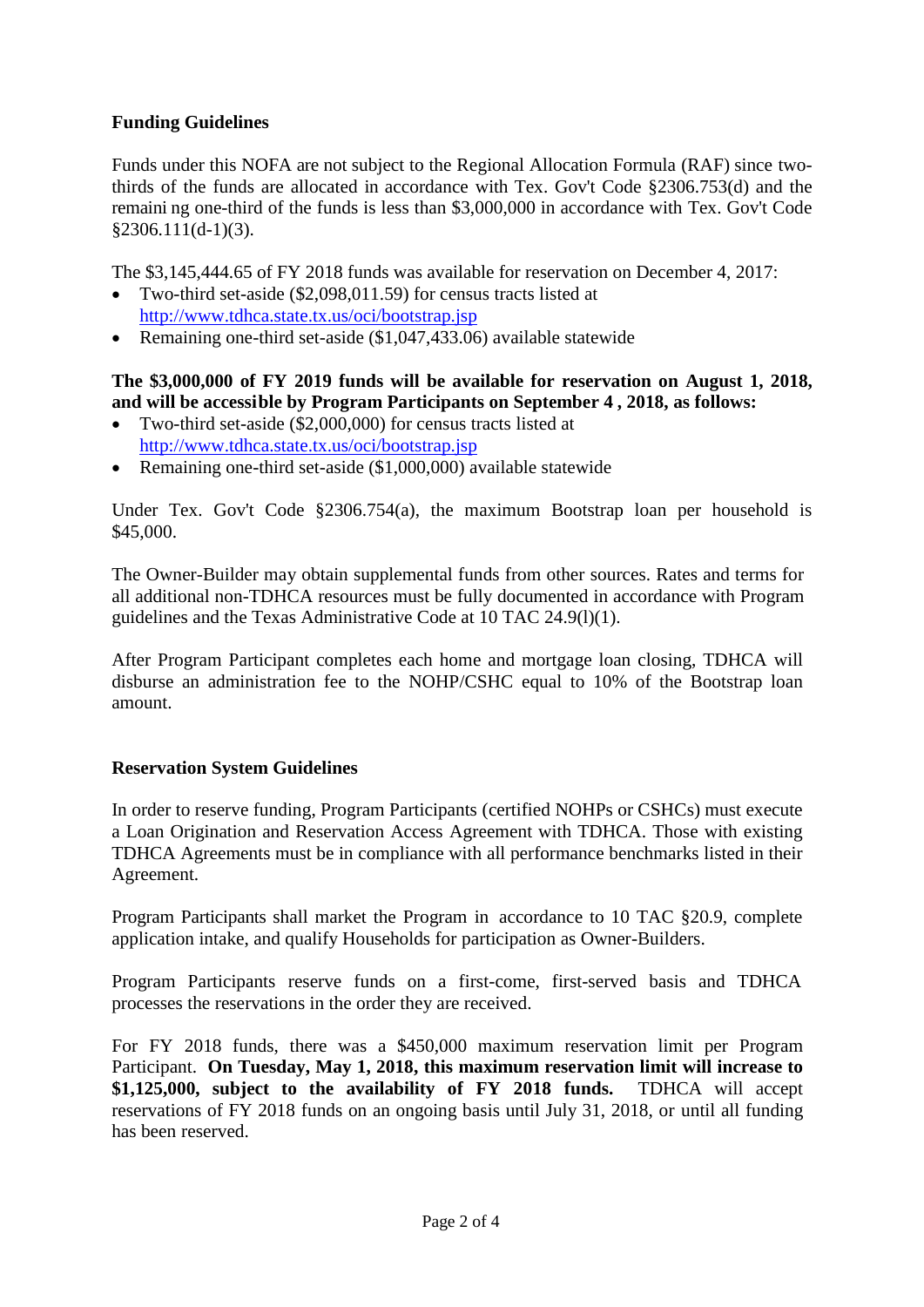**For FY 2019 funds, a \$450,000 maximum reservation limit per Program Participant will apply on August 1, 2018, for approximately 6 months. Then on February 5, 2019, this maximum reservation limit will increase to \$1,125,000, subject to the availability of funds.** TDHCA will accept reservations of FY 2019 funds on an ongoing basis until August 31, 2020, or until all funding has been reserved.

For Program Participants at the maximum reservation limit, existing Bootstrap loans must close before additional reservations can be submitted.

## **Bootstrap Application/Compliance Checklist**

After reserving funds, it is the Program Participant's responsibility to submit the package of documents listed on the "Bootstrap Application/Compliance Checklist" on time. The checklist is Exhibit 9 of the Texas Bootstrap Loan Program Manual and can be found here: [http://www.tdhca.state.tx.us/oci/forms.jsp.](http://www.tdhca.state.tx.us/oci/forms.jsp)

The entire Application/Compliance package of documents must be submitted either

- within 10 business days of the date the Owner-Builder application was submitted via the online reservation system OR
- within 1 business day of receiving the following data, whichever is sooner:
	- 1. Consumer's/Applicant's Name;
	- 2. Consumer's/Applicant's Income;
	- 3. Consumer's/Applicant's Social Security Number (to obtain a credit report);
	- 4. Property Address;
	- 5. The mortgage loan amount sought; and
	- 6. An estimate of the value of the property

TDHCA requires that th e Application/Compliance package be submitted online through the secure Single-Family File Transfer System https://sf-files.tdhca.state.tx.us/. For access to the file transfer system, please contact Lisa Johnson at [lisa.johnson@tdhca.state.tx.us](mailto:lisa.johnson@tdhca.state.tx.us) or (512) 936-988[8.](mailto:lisa.johnson@tdhca.state.tx.us) TDHCA may waive this requirement if a Program Participant has limited internet access.

TDHCA will review the Application/Compliance Package within 10 business days of receipt and provide written notification to the Program Participant of the Owner-Builder's eligibility.

#### **Advanced Priority Access to the Reservation System**

Under Texas Government Code Sections 2306.753 and 2306.757, TDHCA will grant 24 hours of advanced priority access to the reservation system to Program Participants submitting Owner-Builder applications meeting the following criteria:

- (1) Household income is below \$17,500 per year, OR
- (2) Property is located in a county or municipality that has verified—in writing—that it will waive Capital Recovery Fees, building permit fees or other fees related to